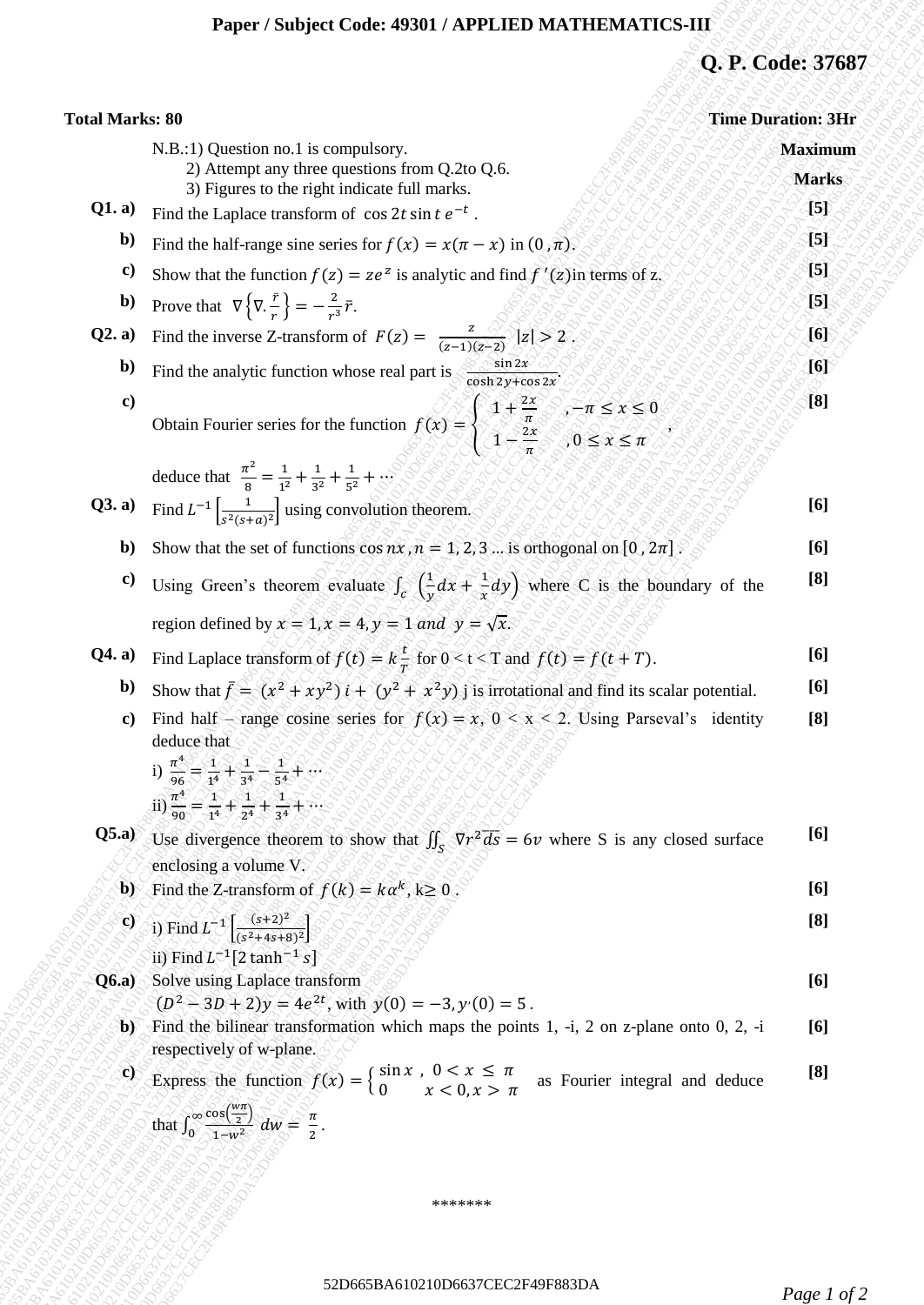## **Paper / Subject Code: 49302 / ELECTRONIC CIRCUITS AND COMMUNATION FUNDAMENTALS**

| (3 Hours)<br>[Total Marks: 80]<br>N.B. : 1. Question ONE is Compulsory.<br>2. Solve any THREE out of remaining.<br>3. Draw neat and clean Diagrams.<br>4. Assume suitable data if required<br>Attempt the following<br>Q.1.<br>a) Explain the concept of virtual ground in op-amp<br>$\mathcal{F}$<br>b) Explain block diagram of PCM<br>$\frac{5}{5}$<br>c) Compare FET and BJT<br>$\widetilde{\mathbf{5}}$<br>d) What is ZCD?<br>Q.2. A. Explain the construction and working of n-channel JFET with help of<br>10<br>characteristic curves.<br>B. Explain op-amp as integrator<br>10<br>Q.3. A. List down various parameters of op-amp with their practical values and ideal values<br>10<br>for IC741.<br>B. Explain working of PLL as frequency as frequency multiplier with diagram.<br>10<br>Q.4. A. Explain Superheterodyne Receiver along with waveforms at each stage.<br>10<br>B. What are power amplifiers what are the types of power amplifiers . Explain<br>class C power amplifiers.<br>10<br>Q.5. A. Derive the equations for Zi, Zo, Av for common source configuration using<br>10<br>voltage divider network<br>B. Discuss Delta Modulation and Adaptive Delta Modulation<br>Q.6. Write short note:<br>20<br>a) TDM-PCM System<br>b) Generation of FM<br>c) Comparators.<br>d) op-amp as summing amplifier<br>****<br>68390<br>5E3DE25E6A27B8E7164E07E605D433AE | Paper / Subject Code: 49302 / ELECTRONIC CIRCUITS AND COMMUNATION FUNDAMENTALS |  |
|-------------------------------------------------------------------------------------------------------------------------------------------------------------------------------------------------------------------------------------------------------------------------------------------------------------------------------------------------------------------------------------------------------------------------------------------------------------------------------------------------------------------------------------------------------------------------------------------------------------------------------------------------------------------------------------------------------------------------------------------------------------------------------------------------------------------------------------------------------------------------------------------------------------------------------------------------------------------------------------------------------------------------------------------------------------------------------------------------------------------------------------------------------------------------------------------------------------------------------------------------------------------------------------------------------------------------------------------------------------------------------------|--------------------------------------------------------------------------------|--|
|                                                                                                                                                                                                                                                                                                                                                                                                                                                                                                                                                                                                                                                                                                                                                                                                                                                                                                                                                                                                                                                                                                                                                                                                                                                                                                                                                                                     |                                                                                |  |
|                                                                                                                                                                                                                                                                                                                                                                                                                                                                                                                                                                                                                                                                                                                                                                                                                                                                                                                                                                                                                                                                                                                                                                                                                                                                                                                                                                                     |                                                                                |  |
|                                                                                                                                                                                                                                                                                                                                                                                                                                                                                                                                                                                                                                                                                                                                                                                                                                                                                                                                                                                                                                                                                                                                                                                                                                                                                                                                                                                     |                                                                                |  |
|                                                                                                                                                                                                                                                                                                                                                                                                                                                                                                                                                                                                                                                                                                                                                                                                                                                                                                                                                                                                                                                                                                                                                                                                                                                                                                                                                                                     |                                                                                |  |
|                                                                                                                                                                                                                                                                                                                                                                                                                                                                                                                                                                                                                                                                                                                                                                                                                                                                                                                                                                                                                                                                                                                                                                                                                                                                                                                                                                                     |                                                                                |  |
|                                                                                                                                                                                                                                                                                                                                                                                                                                                                                                                                                                                                                                                                                                                                                                                                                                                                                                                                                                                                                                                                                                                                                                                                                                                                                                                                                                                     |                                                                                |  |
|                                                                                                                                                                                                                                                                                                                                                                                                                                                                                                                                                                                                                                                                                                                                                                                                                                                                                                                                                                                                                                                                                                                                                                                                                                                                                                                                                                                     |                                                                                |  |
|                                                                                                                                                                                                                                                                                                                                                                                                                                                                                                                                                                                                                                                                                                                                                                                                                                                                                                                                                                                                                                                                                                                                                                                                                                                                                                                                                                                     |                                                                                |  |
|                                                                                                                                                                                                                                                                                                                                                                                                                                                                                                                                                                                                                                                                                                                                                                                                                                                                                                                                                                                                                                                                                                                                                                                                                                                                                                                                                                                     |                                                                                |  |
|                                                                                                                                                                                                                                                                                                                                                                                                                                                                                                                                                                                                                                                                                                                                                                                                                                                                                                                                                                                                                                                                                                                                                                                                                                                                                                                                                                                     |                                                                                |  |
|                                                                                                                                                                                                                                                                                                                                                                                                                                                                                                                                                                                                                                                                                                                                                                                                                                                                                                                                                                                                                                                                                                                                                                                                                                                                                                                                                                                     |                                                                                |  |
|                                                                                                                                                                                                                                                                                                                                                                                                                                                                                                                                                                                                                                                                                                                                                                                                                                                                                                                                                                                                                                                                                                                                                                                                                                                                                                                                                                                     |                                                                                |  |
|                                                                                                                                                                                                                                                                                                                                                                                                                                                                                                                                                                                                                                                                                                                                                                                                                                                                                                                                                                                                                                                                                                                                                                                                                                                                                                                                                                                     |                                                                                |  |
|                                                                                                                                                                                                                                                                                                                                                                                                                                                                                                                                                                                                                                                                                                                                                                                                                                                                                                                                                                                                                                                                                                                                                                                                                                                                                                                                                                                     |                                                                                |  |
|                                                                                                                                                                                                                                                                                                                                                                                                                                                                                                                                                                                                                                                                                                                                                                                                                                                                                                                                                                                                                                                                                                                                                                                                                                                                                                                                                                                     |                                                                                |  |
|                                                                                                                                                                                                                                                                                                                                                                                                                                                                                                                                                                                                                                                                                                                                                                                                                                                                                                                                                                                                                                                                                                                                                                                                                                                                                                                                                                                     |                                                                                |  |
|                                                                                                                                                                                                                                                                                                                                                                                                                                                                                                                                                                                                                                                                                                                                                                                                                                                                                                                                                                                                                                                                                                                                                                                                                                                                                                                                                                                     |                                                                                |  |
|                                                                                                                                                                                                                                                                                                                                                                                                                                                                                                                                                                                                                                                                                                                                                                                                                                                                                                                                                                                                                                                                                                                                                                                                                                                                                                                                                                                     |                                                                                |  |
|                                                                                                                                                                                                                                                                                                                                                                                                                                                                                                                                                                                                                                                                                                                                                                                                                                                                                                                                                                                                                                                                                                                                                                                                                                                                                                                                                                                     |                                                                                |  |
|                                                                                                                                                                                                                                                                                                                                                                                                                                                                                                                                                                                                                                                                                                                                                                                                                                                                                                                                                                                                                                                                                                                                                                                                                                                                                                                                                                                     |                                                                                |  |
|                                                                                                                                                                                                                                                                                                                                                                                                                                                                                                                                                                                                                                                                                                                                                                                                                                                                                                                                                                                                                                                                                                                                                                                                                                                                                                                                                                                     |                                                                                |  |
|                                                                                                                                                                                                                                                                                                                                                                                                                                                                                                                                                                                                                                                                                                                                                                                                                                                                                                                                                                                                                                                                                                                                                                                                                                                                                                                                                                                     |                                                                                |  |
|                                                                                                                                                                                                                                                                                                                                                                                                                                                                                                                                                                                                                                                                                                                                                                                                                                                                                                                                                                                                                                                                                                                                                                                                                                                                                                                                                                                     |                                                                                |  |
|                                                                                                                                                                                                                                                                                                                                                                                                                                                                                                                                                                                                                                                                                                                                                                                                                                                                                                                                                                                                                                                                                                                                                                                                                                                                                                                                                                                     |                                                                                |  |
|                                                                                                                                                                                                                                                                                                                                                                                                                                                                                                                                                                                                                                                                                                                                                                                                                                                                                                                                                                                                                                                                                                                                                                                                                                                                                                                                                                                     |                                                                                |  |
|                                                                                                                                                                                                                                                                                                                                                                                                                                                                                                                                                                                                                                                                                                                                                                                                                                                                                                                                                                                                                                                                                                                                                                                                                                                                                                                                                                                     |                                                                                |  |
|                                                                                                                                                                                                                                                                                                                                                                                                                                                                                                                                                                                                                                                                                                                                                                                                                                                                                                                                                                                                                                                                                                                                                                                                                                                                                                                                                                                     |                                                                                |  |
|                                                                                                                                                                                                                                                                                                                                                                                                                                                                                                                                                                                                                                                                                                                                                                                                                                                                                                                                                                                                                                                                                                                                                                                                                                                                                                                                                                                     |                                                                                |  |
|                                                                                                                                                                                                                                                                                                                                                                                                                                                                                                                                                                                                                                                                                                                                                                                                                                                                                                                                                                                                                                                                                                                                                                                                                                                                                                                                                                                     |                                                                                |  |
|                                                                                                                                                                                                                                                                                                                                                                                                                                                                                                                                                                                                                                                                                                                                                                                                                                                                                                                                                                                                                                                                                                                                                                                                                                                                                                                                                                                     |                                                                                |  |
|                                                                                                                                                                                                                                                                                                                                                                                                                                                                                                                                                                                                                                                                                                                                                                                                                                                                                                                                                                                                                                                                                                                                                                                                                                                                                                                                                                                     |                                                                                |  |
|                                                                                                                                                                                                                                                                                                                                                                                                                                                                                                                                                                                                                                                                                                                                                                                                                                                                                                                                                                                                                                                                                                                                                                                                                                                                                                                                                                                     |                                                                                |  |
|                                                                                                                                                                                                                                                                                                                                                                                                                                                                                                                                                                                                                                                                                                                                                                                                                                                                                                                                                                                                                                                                                                                                                                                                                                                                                                                                                                                     |                                                                                |  |
|                                                                                                                                                                                                                                                                                                                                                                                                                                                                                                                                                                                                                                                                                                                                                                                                                                                                                                                                                                                                                                                                                                                                                                                                                                                                                                                                                                                     |                                                                                |  |
|                                                                                                                                                                                                                                                                                                                                                                                                                                                                                                                                                                                                                                                                                                                                                                                                                                                                                                                                                                                                                                                                                                                                                                                                                                                                                                                                                                                     |                                                                                |  |
|                                                                                                                                                                                                                                                                                                                                                                                                                                                                                                                                                                                                                                                                                                                                                                                                                                                                                                                                                                                                                                                                                                                                                                                                                                                                                                                                                                                     |                                                                                |  |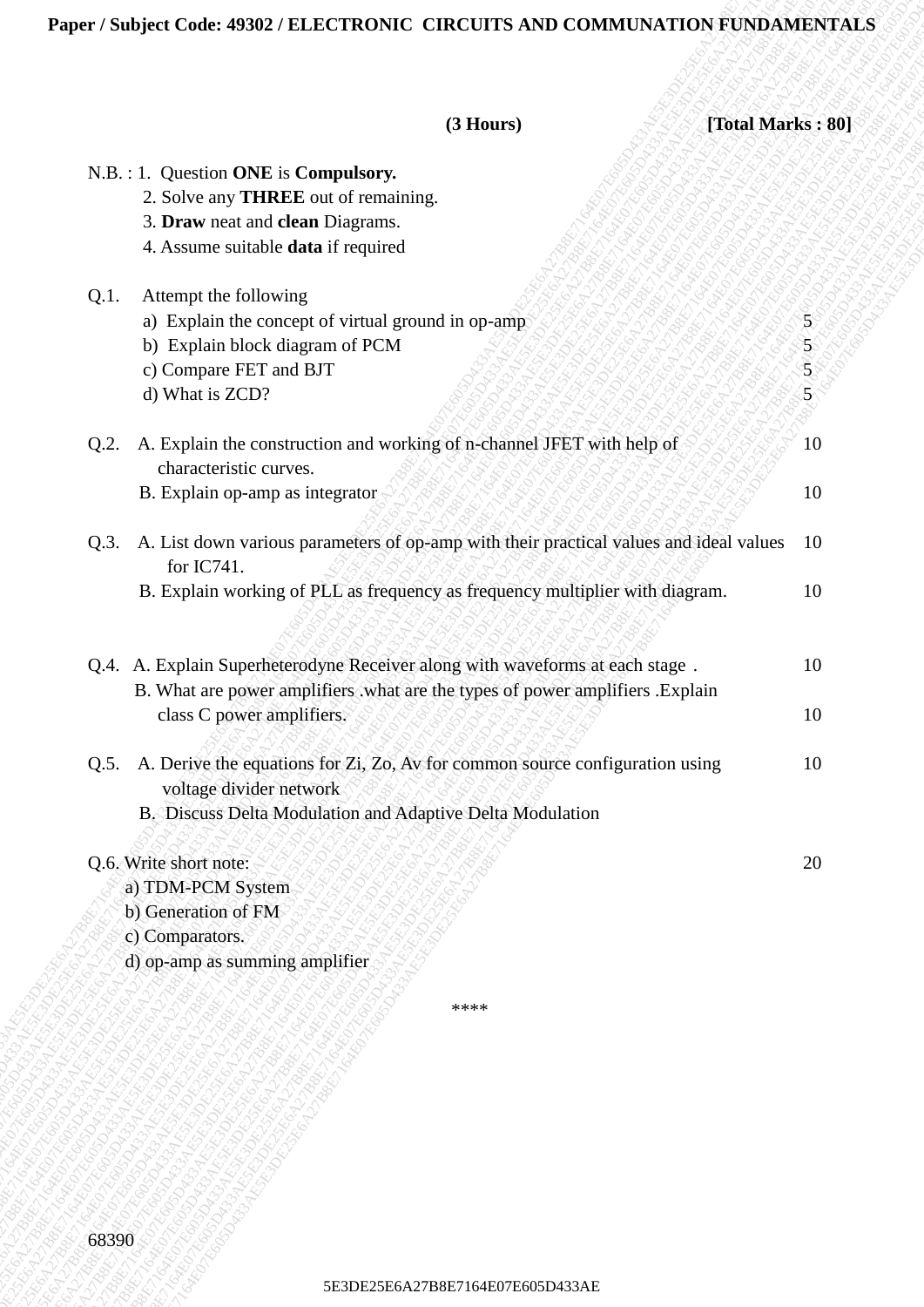## **[Time: Three Hours] [ Marks:80]**

|                               | Paper / Subject Code: 49303 / DATA STRUCTURES                                                                                                                                                                                           |                          |
|-------------------------------|-----------------------------------------------------------------------------------------------------------------------------------------------------------------------------------------------------------------------------------------|--------------------------|
|                               |                                                                                                                                                                                                                                         | Q.P. Code: 36285         |
|                               | [Time: Three Hours]                                                                                                                                                                                                                     | [ Marks:80]              |
| N.B. (1)<br>(2)<br>(3)<br>(4) | Question No.1 is Compulsory<br>Attempt any three questions out of remaining five questions<br>Make suitable assumptions wherever necessary<br>Figures to the right indicate full marks                                                  |                          |
|                               | 1. (a) Explain ADT with an example.<br>(b) Differentiate between Static and Dynamic Data Structure<br>(c) Write a 'C' program to implement Binary Search using recursion<br>(d) Discuss practical applications of Queues                | (5)<br>(5)<br>(5)<br>(5) |
|                               | 2. (a) Write a 'C' program to implement STACK using arrays<br>(b) What are the different methods of File I/O in 'C' language? What library functions are<br>supported by 'C' language to do this?                                       | (10)<br>(10)             |
|                               | 3. (a) What are the advantages of Linked list over array? Write a 'C' program to implement<br>Queue ADT using Linked List                                                                                                               | (10)                     |
|                               | (b) Explain indexed Sequential search with a suitable example. What are the advantages and<br>disadvantages of Indexed Sequential search                                                                                                | (10)                     |
| 4.                            | (a) Write a 'C program to create a "Singly Linked List" ADT. The ADT should support<br>the following:<br>(i) Creating a Linked List<br>(ii) Inserting a node after a specific node<br>(iii) Deleting a node<br>(iv) Displaying the list | (10)                     |
|                               | (b) Explain the method of Huffman Encoding. Apply Huffman encoding method for the<br>sentence "MAHARASHTRA". Give Huffman code for each symbol.                                                                                         | (10)                     |
|                               | 5. (a) Write a 'C' program to create Binary Search Tree. Show BST for the following<br>Input: 10,5,14,22,17,1,8                                                                                                                         | (10)                     |
|                               | (b) What is the use of hashing? Show hash table entries for the given dataset using Linear<br>Probing and Quadratic Probing: 12,45,67,88,27,78,20,62,36,55.                                                                             | (10)                     |
|                               | 6. Write Short notes on (any two)<br>(a) Threaded Binary Tree<br>(b) Explain BFS algorithm with example<br>(c) Doubly Linked list.                                                                                                      | (20)                     |
|                               | ***********                                                                                                                                                                                                                             |                          |
|                               |                                                                                                                                                                                                                                         |                          |
|                               | B297E767DF520ADB91CFF850B6C32F47                                                                                                                                                                                                        |                          |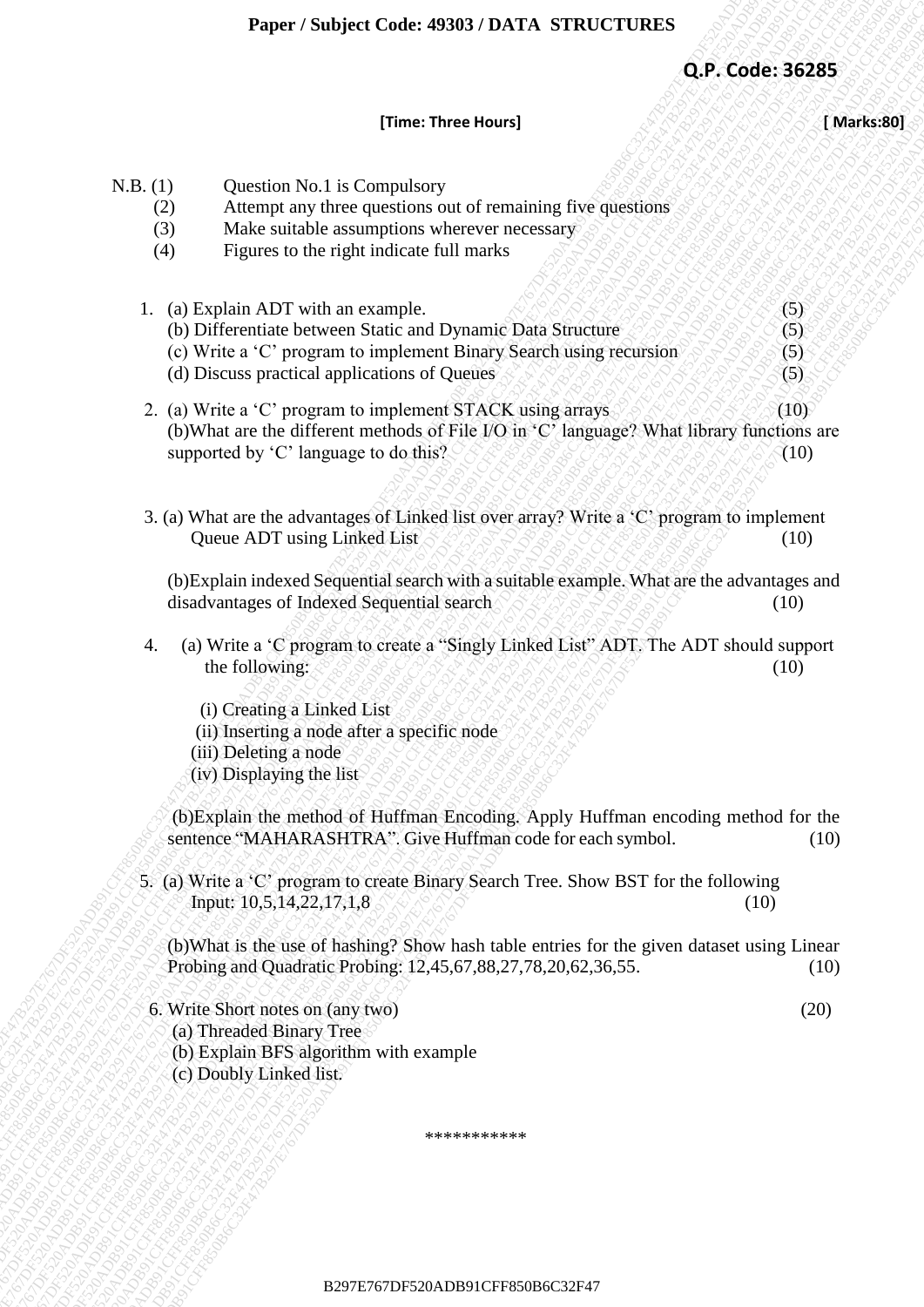|                         |           | <b>Total Marks: 80</b><br>(3 hours)                                                                                                                                                                          |
|-------------------------|-----------|--------------------------------------------------------------------------------------------------------------------------------------------------------------------------------------------------------------|
|                         | N.B.      | 1. Question No 1 is compulsory<br>2. Solve any three question out of remaining five questions<br>3. Assumption made should be clearly stated<br>4. Figure to the right indicates full marks                  |
| 1                       | (a)       | Prove by mathemathical induction that $11^{n+2} + 12^{2n+1}$ is divisible by 133.                                                                                                                            |
|                         | (b)       | Show that if a relation on set A is transitive an irreflexive, then it is asymmetric.                                                                                                                        |
|                         | (c)       | Function $f(x) = (4x + 3)/(5x - 2)$ . Find $f^{-1}$                                                                                                                                                          |
|                         | (d)       | What is the total number of vertices in a full binary tree with 20 leaves?                                                                                                                                   |
| 2.                      | (a)       | Let $f(x) = x + 2$ , $g(x) = x - 2$ and $h(x) = 3x$ for all $x \in R$ . (R is the set of real<br>number). Find i) $f \circ g \circ h$ ii) $h \circ g \circ f$ iii) $f \circ f \circ f$                       |
|                         | (b)       | Let $R$ be a relation on the set of integers $Z$ defined by $aRb$ if and only if<br>$a \equiv m (mod 5)$ . Prove that R is an equivalence relation. Find $Z/R$ .                                             |
|                         | (c)       | Is it possible to draw a graph with 5 vertices of degree $1,1, 2, 2, 4$                                                                                                                                      |
| 3 <sup>1</sup>          | (a)       | Let $A = \{1, 2, 3, 4\}$ and $R = \{(1, 2), (2, 3), (3, 4), (2, 1)\}$ . Find the transitive closure using<br>Warshall's algorithm.                                                                           |
|                         | (b)       | Consider the lattices $L1 = \{1, 2, 4\}$ , $L2 = \{1, 3, 9\}$ under divisibility. Draw the lattice $L1 \times 6$                                                                                             |
|                         | (c)       | L <sub>2</sub> .<br>Solve the recurrence relation $a_n = -3(a_{n-1} + a_{n-2}) - a_{n-3}$ with $a_0 = 5$ , $a_1 = -9$ and<br>$a_2 = 15$                                                                      |
| $\overline{\mathbf{4}}$ | (a)       | Show that a group G is abelian if and only if $(ab)^2 = a^2b^2$ for all $a, b \in G$                                                                                                                         |
|                         | (b)       | Prove that the set $G = \{1, 2, 3, 4, 5, 6\}$ is an abelian group under multiplication modulo 7.                                                                                                             |
|                         | (c)       | Find the generating function for the following series<br>i) $\{0, 1, 2, 3, 4, \ldots \}$<br>ii) $\{1, 2, 3, 4, 5, \ldots, \ldots, \ldots \}$<br>iv) $\{0, 0, 0, 1, 1, 1, 1, \ldots, 5, 5, 5, 5, \ldots\}$    |
| $5^{\circ}$             | $\Im$ (a) |                                                                                                                                                                                                              |
|                         |           | Let $H = \begin{bmatrix} 1 & 0 & 0 \\ 1 & 1 & 0 \\ 0 & 1 & 1 \\ 1 & 0 & 0 \end{bmatrix}$ be parity check matrix.<br>Let $H = \begin{bmatrix} 0 & 1 & 1 \\ 1 & 0 & 0 \\ 0 & 1 & 0 \\ 0 & 0 & 1 \end{bmatrix}$ |
|                         |           | Decode the following words relative to maximum likelyhood decoding function.<br>$-1) - 011001$<br>ii) 101011<br>iii) 111010<br>iv) 110110                                                                    |